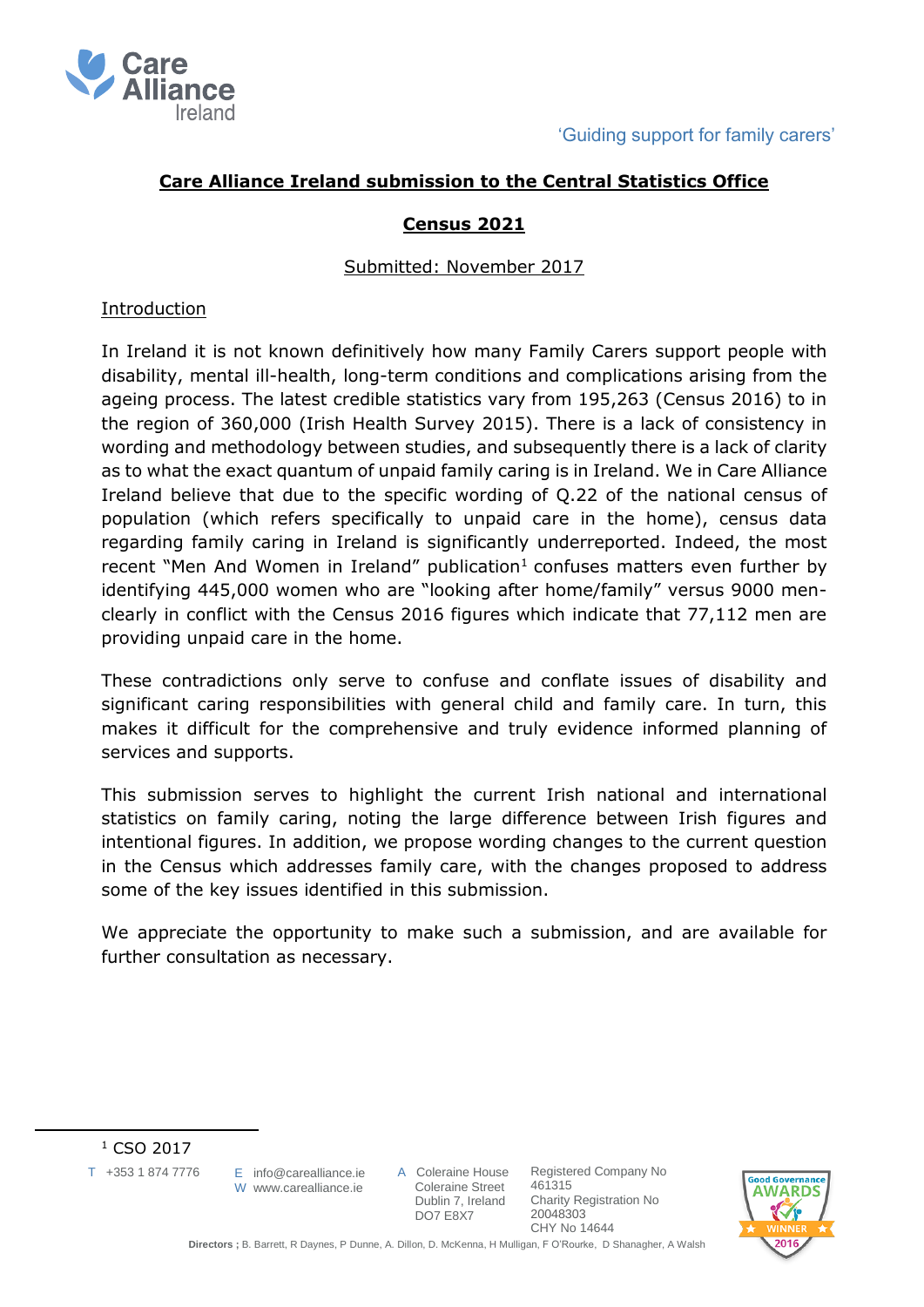

## Current Statistics in Ireland

There are a number of national studies which collect data on number of Family Carers across Ireland. These are;

- 1. The Census of Population
- 2. The National Quarterly Household Survey
- 3. The National Health Survey.

The Census of Population<sup>2</sup> has included a question on Family Caring for four iterations now; 2002, 2006, 2011 and 2016. This question is as follows;

*Do you provide regular unpaid personal help for a friend or family member with a long-term illness, health problem or disability?*

*(Include problems which are due to old age. Personal help includes help with basic tasks such as feeding and dressing.)*

*If yes, for how many hours per week? Write in hours.*

The baseline figure for the 2002 census of 148,754 family carers increased to a figure of 195,263 in the 2016 census. Allowing for population growth over this period, the overall percentage of the population reporting as providers of care increased from 3.8% in 2002 to 4.1% in 2011, and remained at that level in the 2016 census.

In the meantime, two other major surveys suggest much larger numbers of people are engaged in unpaid care.

The Q3 2009 Quarterly National Household Survey (QNHS)<sup>3</sup> asked the following question of 21,500 people:

*Some people have extra responsibilities because they look after someone who has long-term physical or mental ill-health or disability, or problems related to old age.*

*May I just check, is there anyone living with you/not living with you who is sick, disabled or elderly whom you look after or give special help to, other than in a paid or professional capacity (for example, a sick or disabled (or elderly) relative/husband/wife/child/friend/parent etc.)?*

[rsq32009.pdf.](http://www.cso.ie/en/media/csoie/releasespublications/documents/labourmarket/2009/carersq32009.pdf)

T +353 1 874 7776

 $\overline{a}$ 

A Coleraine House Coleraine Street Dublin 7, Ireland DO7 E8X7

E info@carealliance.ie W www.carealliance.ie



<sup>2</sup> Central Statistics Office, 'The Census Form- Each Question in Detail', 2011, [http://www.census.ie/the-census-form/each-question-in-detail.109.1.aspx.](http://www.census.ie/the-census-form/each-question-in-detail.109.1.aspx) <sup>3</sup> Central Statistics Office, 'Quarterly National Household Survey-Carers (Quarter 3 2009)' (Central Statistics Office, 2010), [http://www.cso.ie/en/media/csoie/releasespublications/documents/labourmarket/2009/care](http://www.cso.ie/en/media/csoie/releasespublications/documents/labourmarket/2009/carersq32009.pdf)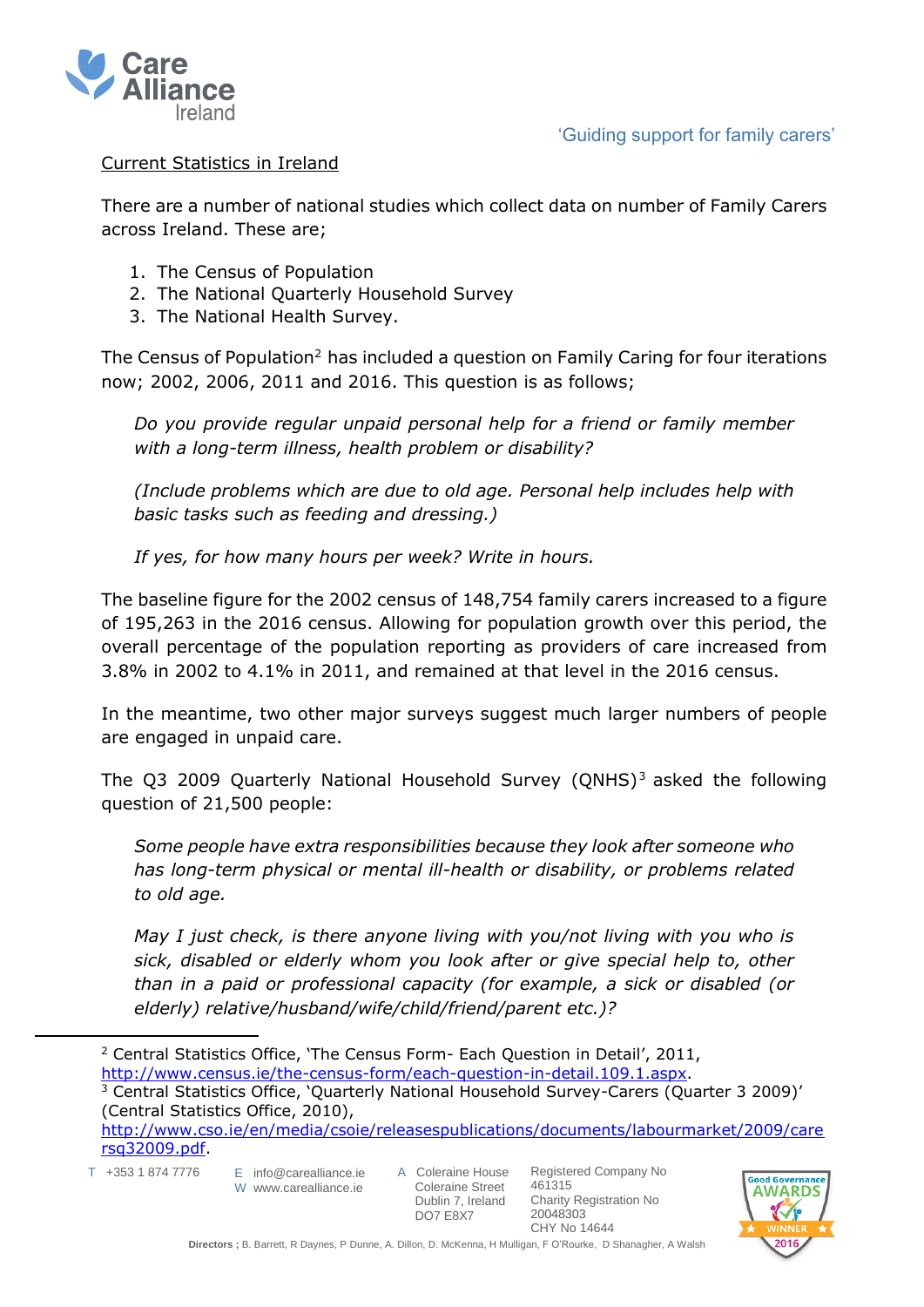

The survey found that 8% of respondents aged 15 and over provided some level of unpaid care. On a national basis this would suggest that there were approximately 274,000 people aged 15 and over providing unpaid informal care in the state.

In 2015 another question on caring was included, this time in the Irish Health Survey  $(HSS)^4$ .

Question on caring in Irish Health Survey 2015:

*Are you providing care or assistance at least once a week to one or more people suffering from any chronic condition or infirmity due to old age (exclude professional activities)?*

This survey concluded that '10% of the population are providing care to someone with a chronic condition or an infirmity due to old age. In 86% of these cases, the person being cared for is a family member. The average number of hours spent providing care is 44.7 hours per week.'

In theory, based on the finding cited that 10% of the population aged 15+ were acting as carers in Ireland in 2015, this would suggest that there are approximately 360,000 carers in the state, using estimates for 2015 population levels.

Figure 1 (below) shows the significant disparity in reported levels of caregiving between the different Irish studies.

The difference in reported numbers of family carers as between the various surveys and censuses is significant and warrants analysis. A full analysis of possible reasons for these discrepancies is included in a recent Care Alliance Ireland Overview Report titled *Trends in Family Caring in Ireland in 2017: Review of Awareness, Self-Identification, Official Surveys and Income Supports*<sup>5</sup> . However, that paper identified the wording of questions related to caring as one of the key reasons for such discrepancies.

<sup>4</sup> Central Statistics Office, 'CSO Releases Irish Health Survey Results', 16 November 2016, [http://cso.ie/en/media/csoie/newsevents/documents/pressreleases/IHS2015.pdf.](http://cso.ie/en/media/csoie/newsevents/documents/pressreleases/IHS2015.pdf) <sup>5</sup> Care Alliance Ireland, 'Trends in Family Caring in Ireland in 2017: Review of Awareness, Self-Identification, Official Surveys and Income Supports' (Care Alliance Ireland, 2017), [http://www.carealliance.ie/userfiles/file/Overview%20Report\(1\).pdf.](http://www.carealliance.ie/userfiles/file/Overview%20Report(1).pdf)

T +353 1 874 7776

 $\ddot{\phantom{a}}$ 

E info@carealliance.ie W www.carealliance.ie

A Coleraine House Coleraine Street Dublin 7, Ireland DO7 E8X7

Registered Company No

Charity Registration No

461315

20048303 CHY No 14644

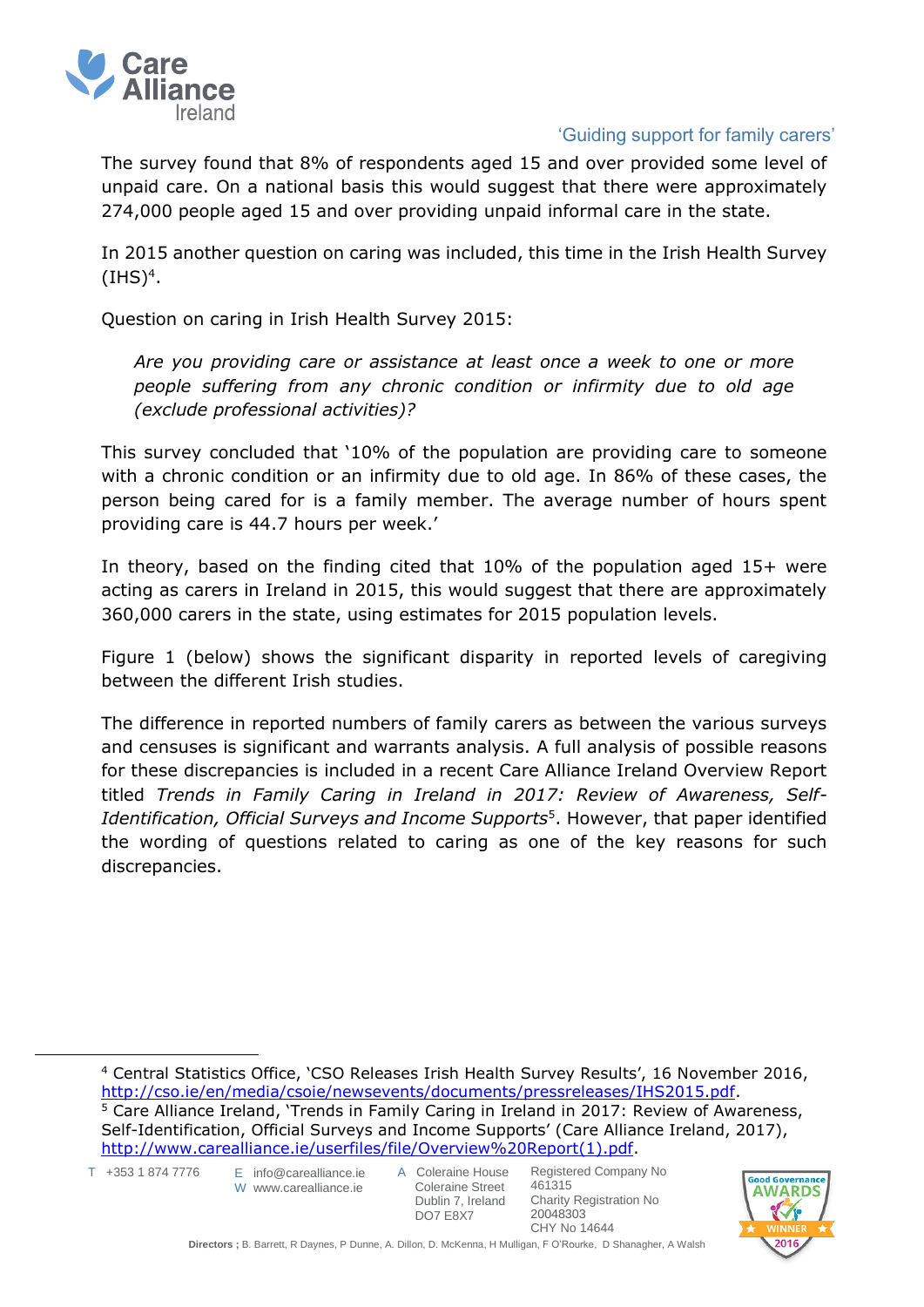

'Guiding support for family carers'



*Figure 1. Levels of carer reporting based on survey type*

As the authors of the 2009 QNHS point out:

*"… the definition of caring used (looking after or giving special help to) is broader than the concept of regular unpaid personal help used in the Census, so it would be expected that a higher prevalence of caring would be observed."*

The language used in the census – 'personal help... including feeding or dressing' – may well be a significant factor in the lower census prevalence figure. While many people with disabilities or health conditions may receive some level of support from family members, relatives or friends, the support may in many cases not extend to feeding or dressing. In that sense, people responding to the census question may have excluded themselves on reading the detailed wording of the question. Respondents may have interpreted the question as requiring a 'no' answer if they were not actually feeding or dressing someone. The wording of the 2015 health survey, which uses the term 'help or assistance', is arguably also wider than that used in the census.

We suggest that those respondents replying in the affirmative to the census caring question are perhaps more likely than the respondents in the two other surveys (QNHS/IHS) to be providing support for 'Activities of Daily Living' (ADLs) such as eating, bathing, dressing, toileting and transferring.

We also suggest that those who answered in the affirmative in the two other surveys were more likely to be *primarily* providing support with 'Instrumental Activities of

T +353 1 874 7776

E info@carealliance.ie W www.carealliance.ie

A Coleraine House Coleraine Street Dublin 7, Ireland DO7 E8X7

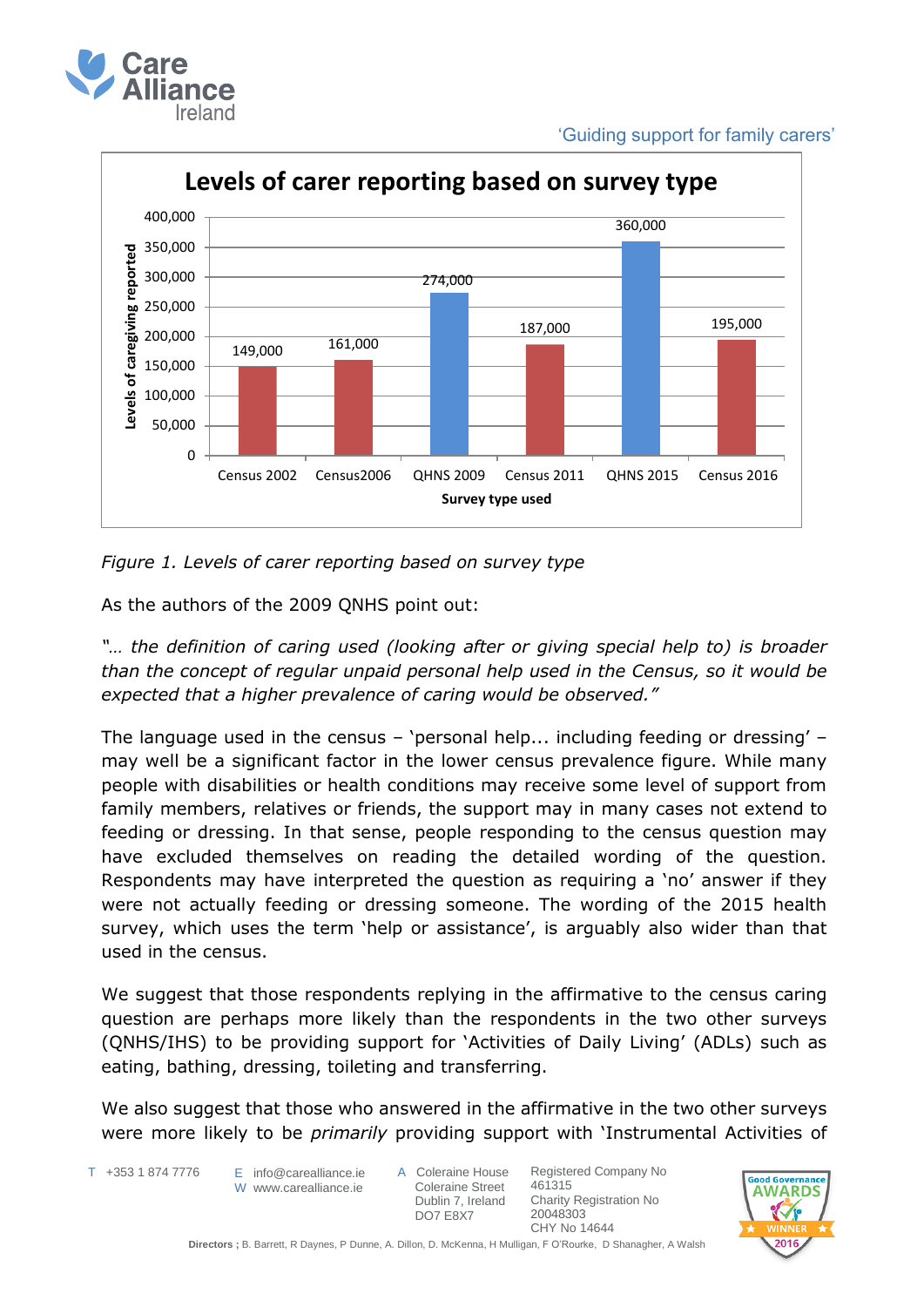

Daily Living' (IADLs) including preparing meals, managing money, shopping for groceries or personal items, performing housework, doing laundry and using the telephone.

Looking at the census and IHS figures for the average number of hours of care provided weekly, the data suggests a small but significant difference in reported intensity of care provision. As referenced earlier in this report, the IHS suggested an average of 44.6 hours of care provided each week. An analysis of the 2016 census data, using mid-point estimates for the census bands (e.g. 2–6 hours), results in a figure of 40 hours of care per week. It may be that some of those providing personal care tend to have different but less around-the-clock care responsibilities. For example, someone caring for a spouse with incontinence and frailty issues may get some respite from caring, whereas someone caring for a loved one with dementia may have a 24/7-type caring role but fewer personal care support needs, at least in the early and middle stages of dementia.

International examples & statistics

We now look at some international data on family caring.

In the UK, a question on caring appeared in both the 2001 and 2011 censuses.

The 2011 census showed that approximately 10% of the population of England and Wales provided some form of unpaid or informal care, i.e. 'look[ed] after, or [gave] any help or support to family members, friends, neighbours or others because of either: long-term physical or mental ill-health/disability/problems related to old age'<sup>6</sup> .

Question on Caring in UK Censuses 2001 and 2011:

*Do you look after, or give any help or support to family members, friends, neighbours or others because of either:*

*Long-term physical or mental ill-health/disability?*

*Problems related to old age?*

*Do not count anything you do as part of your paid employment*

Even allowing for the older age profile of the UK population (age 65+: 18% in the UK versus 13% in Ireland)<sup>7</sup>, the difference in self-reported caring between the censuses

T +353 1 874 7776

 $\overline{a}$ 

 $E$  info@carealliance.ie W www.carealliance.ie



<sup>6</sup> Carers UK, 'Facts About Carers' (Carers UK, 2015), [https://www.carersuk.org/images/Facts\\_about\\_Carers\\_2015.pdf.](https://www.carersuk.org/images/Facts_about_Carers_2015.pdf) <sup>7</sup> <http://www.indexmundi.com/factbook/compare/united-kingdom.ireland/demographics>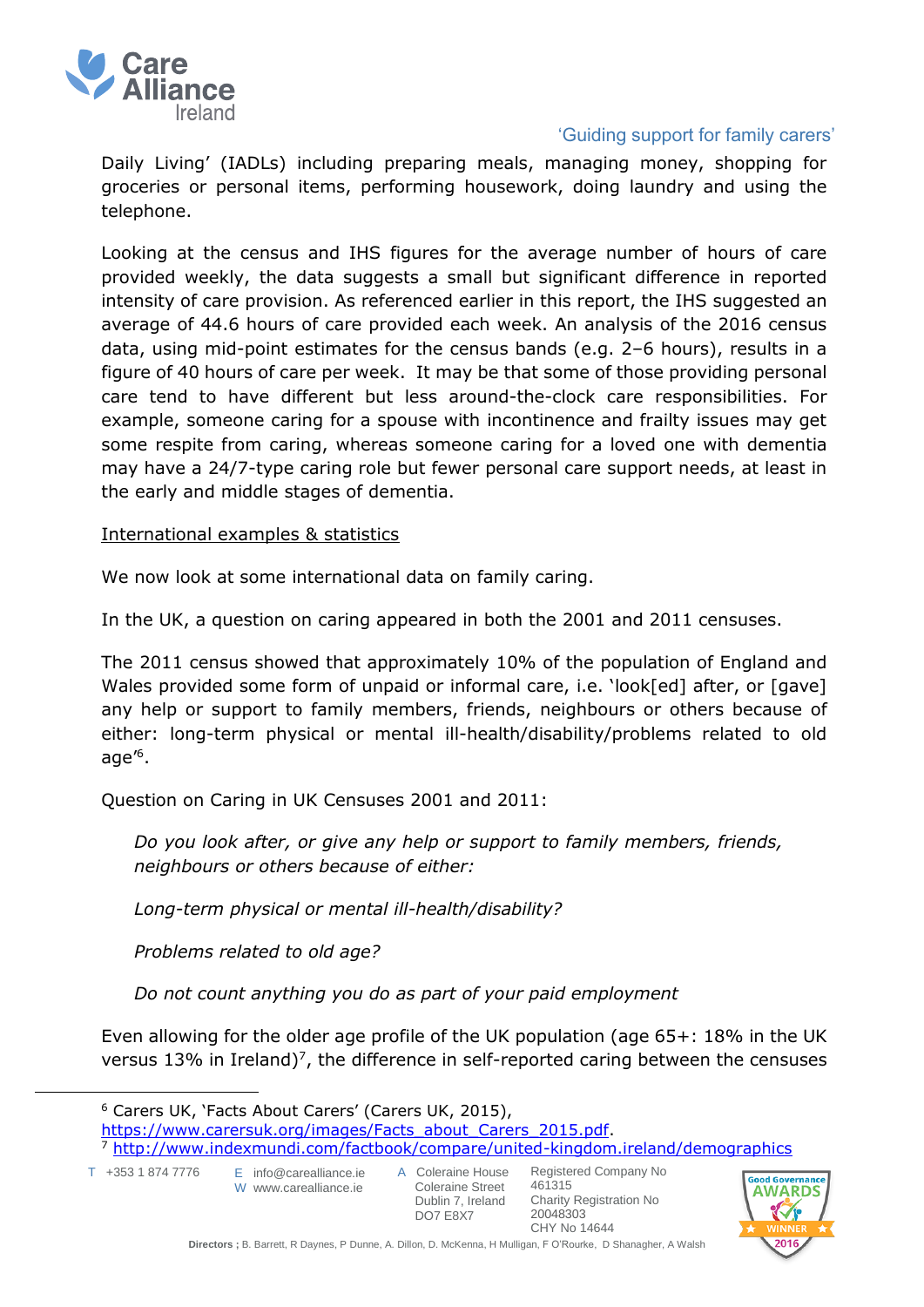

of the two countries is significant. However, we suggest that the wording of the UK census may be interpreted by respondents to mean a wider definition of caring than the more 'personal' care that the current Irish census seems to imply.

A comparison of data between Northern Ireland, part of the UK but arguably culturally closer to the population of the Republic of Ireland, is useful. Northern Ireland established a self-reported carer prevalence rate of 12%, somewhat higher than the figure for the UK as a whole $8$ . This potentially undermines any argument that selfreported prevalence is strongly a function of culture or indeed a function of the type of state welfare model. Indeed, Northern Ireland has a younger population profile than the rest of the UK<sup>9</sup>, so a lower prevalence rate might have been expected.

In Australia,  $11.6\%$  of the population report as family carers<sup>10</sup>. The explanation of the survey method is very detailed, and seems to include both ADLs and IADLs in the definition of caregiving, also giving detailed directions and support to the enumerator in identifying family carers within a household.

Question used in the 2015 Survey of Disability, Ageing and Carers (SDAC):

*A carer is defined as a person who provides any informal assistance, in terms of help or supervision, to people with disability or older people (aged 65 years and over). Assistance must be ongoing, or likely to be ongoing, for at least six months.*

Again, this definition is perhaps interpreted by respondents as encompassing a wider concept of caring than is the definition in the Irish census.

Both the UK and Australian census prevalence data (10% and 11.6% respectively) are close to the Irish Health Survey figure of 10%, especially when allowing for the older population age profiles in both countries.

At European level, there has been some attempt to capture levels of reported family caring across various EU countries. A 2017 review by Eurocarers of 29 European countries identified a massive range in both official and unofficial reported family caring prevalence amongst national populations. These ranged through 0.4% (official, Denmark), 6.3% (unofficial, Finland), 21.3% (official, Netherlands) and

T +353 1 874 7776

 $\ddot{\phantom{a}}$ 



DO7 E8X7

<sup>8</sup> [http://www.niassembly.gov.uk/globalassets/documents/raise/publications/2017](http://www.niassembly.gov.uk/globalassets/documents/raise/publications/2017–2022/2017/health/2517.pdf%20Website%20accessed%2018/8/17)– [2022/2017/health/2517.pdf Website accessed 18/8/17](http://www.niassembly.gov.uk/globalassets/documents/raise/publications/2017–2022/2017/health/2517.pdf%20Website%20accessed%2018/8/17) 9

[http://www.assemblyresearchmatters.org/2016/04/29/a-demographic-profile-of](http://www.assemblyresearchmatters.org/2016/04/29/a-demographic-profile-of-northern-ireland-in-2016/)[northern-ireland-in-2016/](http://www.assemblyresearchmatters.org/2016/04/29/a-demographic-profile-of-northern-ireland-in-2016/)

<sup>10</sup> <http://www.abs.gov.au/ausstats/abs@.nsf/mf/4430.0>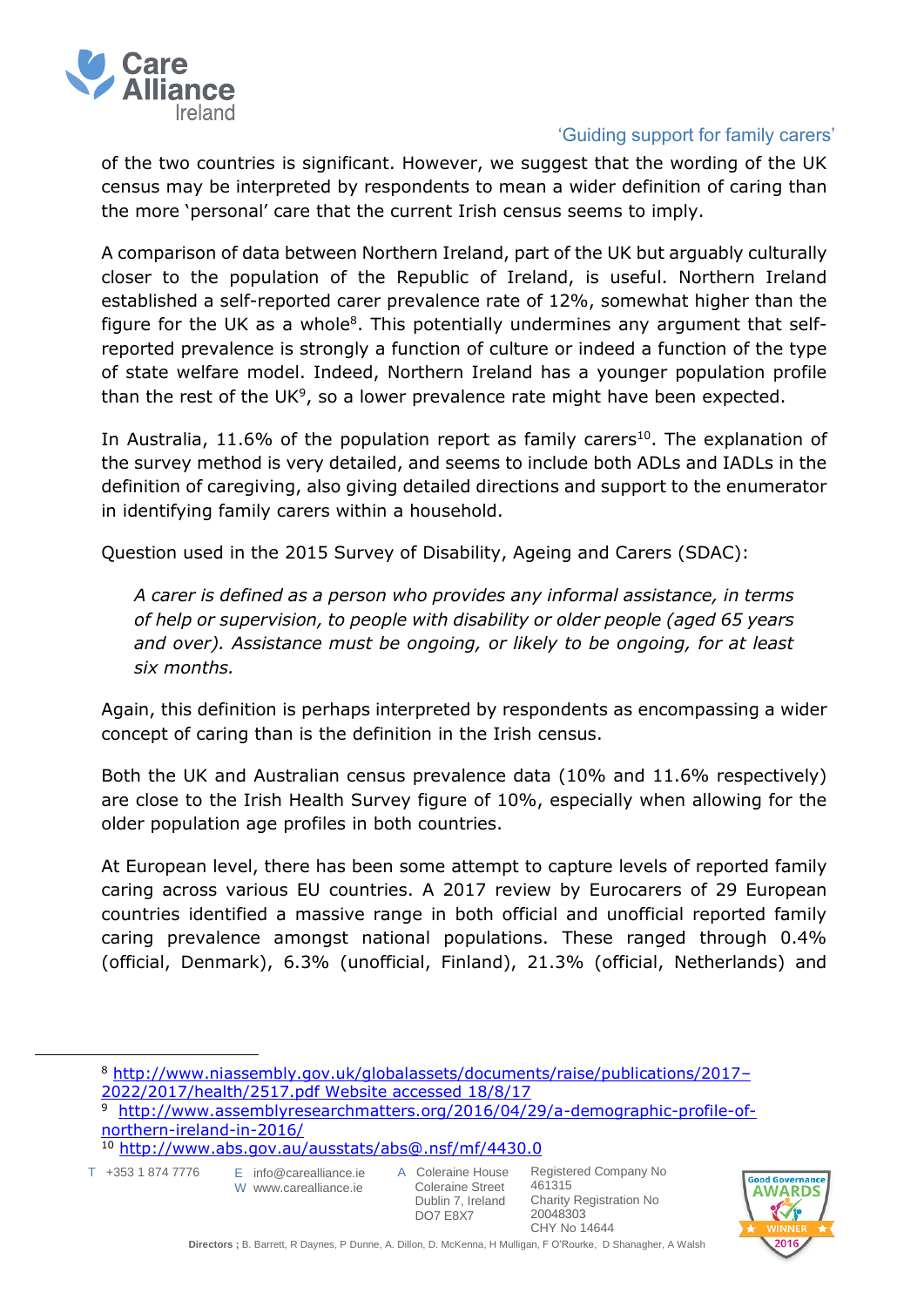

(16.2%, unofficial, Italy)<sup>11</sup>. No carer prevalence data, either official or unofficial, could be found for 11 of the 29 countries.

In the US, a 2015 survey question (presented below) provides the latest figures for caregiving<sup>12</sup>.

*At any time in the last 12 months, has anyone in your household provided unpaid care to a relative or friend 18 years or older to help them take care of themselves? This may include helping with personal needs or household chores. It might be managing a person's finances, arranging for outside services, or visiting regularly to see how they are doing. This adult need not live with you.*

*In the last 12 months, has anyone in your household provided unpaid care to any child under the age of 18 because of a medical, behavioral, or other condition or disability? This kind of unpaid care is more than the normal care required for a child of that age. This could include care for an ongoing medical condition, a serious short-term condition, emotional or behavioral problems, or developmental problems.*

Estimated caregiver prevalence lies at 18.2% of the adult population or approximately 43.5 million. This figure is amongst the highest of any country which gathers national family carer data. Interestingly, while the narrower 'personal needs' term is used, other tasks are also included, as is the possibility for inclusion of caregivers who do not live with the person receiving care. Indeed, only 34% of those reported as providing care actually lived with the care recipient.

It is clear from the details above that Ireland's current estimated Family carer prevalence of approximately 4.1% is far below comparable rates in the US, UK, Australia and much of Europe. Indeed, other CSO backed studies (such as the Irish Health Survey 2015) suggest numbers of Family Carers across Ireland which are far more in keeping with expected rates (c. 10%). In order to ensure that the national Census data is robust enough to withstand critique, we are now suggesting a rewording of the relevant question for Census 2021. This suggestion for rewording is outlined later.

T +353 1 874 7776

 $\overline{a}$ 

E info@carealliance.ie W www.carealliance.ie

A Coleraine House Coleraine Street Dublin 7, Ireland DO7 E8X7



 $11$  Eurocarers, 'Overview of Carers' Needs and Existing Support Measures across Europe  $-$ 2017.' (Eurocarers, 2017),

[http://eurocarers.org/userfiles/files/factsheets/Eurocarers%20Situation%20of%20carers%2](http://eurocarers.org/userfiles/files/factsheets/Eurocarers%20Situation%20of%20carers%20in%20EU.pdf) [0in%20EU.pdf.](http://eurocarers.org/userfiles/files/factsheets/Eurocarers%20Situation%20of%20carers%20in%20EU.pdf)

<sup>&</sup>lt;sup>12</sup> AARP Public Policy Institute and National Alliance for Caregiving, 'Caregiving in the U.S.' (National Alliance on Caregiving, 2015).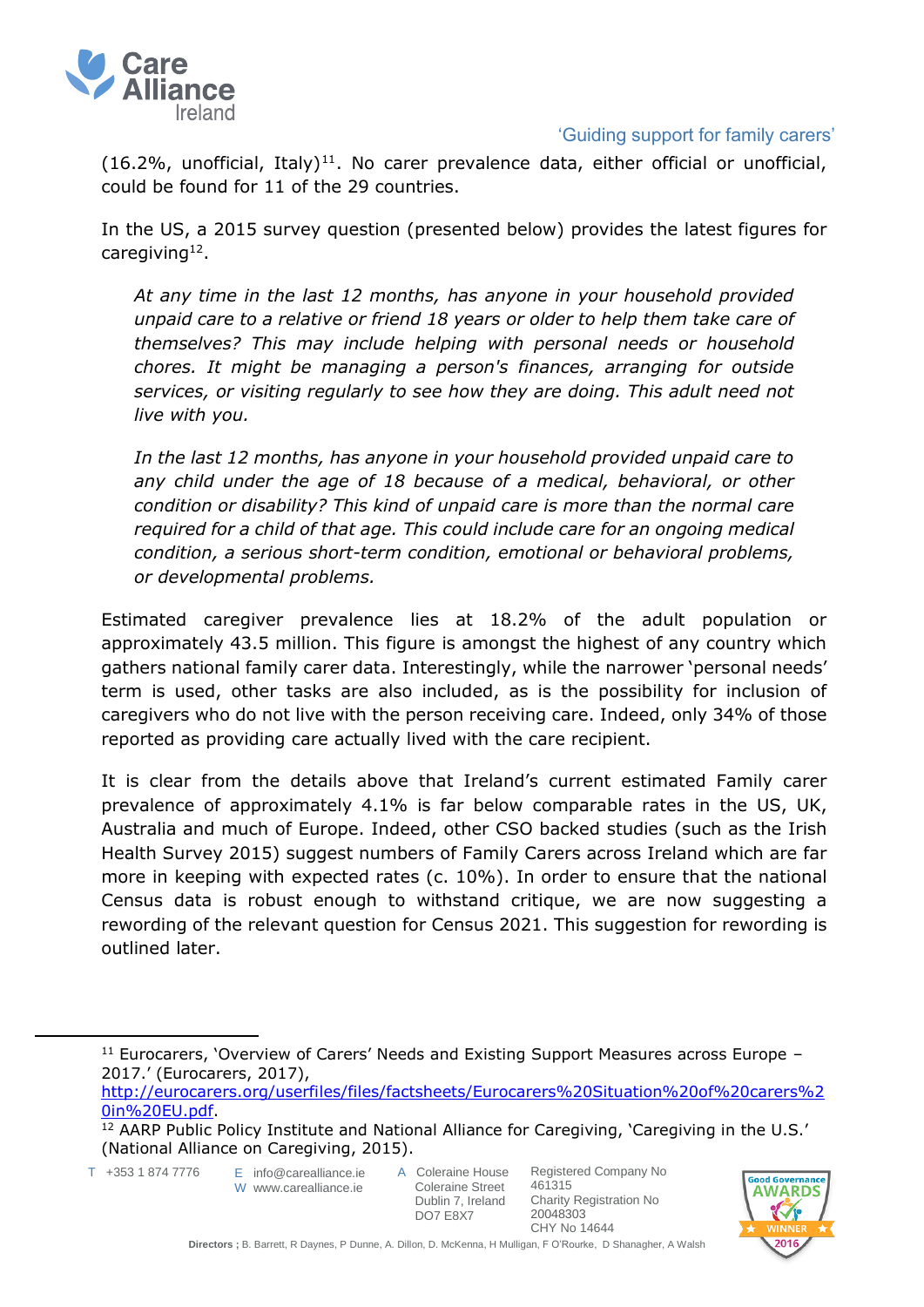

#### Why changes are needed

Current & future need planning

Robust data provides evidence to support estimates of the quantum of need when used in parallel with official data on state support provision and unmet need. It also helps to prove the size of the sector represented. In the case of family carers, the data available in Ireland on the prevalence and intensity of caregiving also enables estimation of the contribution this caring makes to the national economy.

## Advocacy work

Reliable quantitative data on family carer numbers is essential in advocating change. Many not-for-profit groups across the globe have successfully raised awareness of their cause through a combination of quantitative data, personal stories, recruitment of public champions and the benefit of a relatively free, liberal and uncritical media. This is particularly the case for organisations supporting groups who have experienced discrimination and isolation or who have been ignored or hidden from public discourse.

Encourage identification & access to services

Currently, for many, taking on the identity and label of 'family carer' is 'the gateway through which supports are accessed $113$ . A reluctance to assume this identity can affect the support they themselves receive or are open to receiving in their role as carer, a role which has of course been acknowledged to have many challenges for individuals in terms of physical and mental health<sup>14</sup>, social isolation<sup>15</sup>, finance<sup>16</sup> and employment. Many Family Carers in Ireland don't identify themselves as "Family Carers." For some, they prefer to think of themselves purely as family members helping out, and view their significant contribution in this manner as simply "what families' do". There are many issues which can have an impact on this willingness to

T +353 1 874 7776

 $\ddot{\phantom{a}}$ 

E info@carealliance.ie W www.carealliance.ie

A Coleraine House Coleraine Street Dublin 7, Ireland DO7 E8X7



<sup>&</sup>lt;sup>13</sup> Victoria Molyneaux et al., 'Reconsidering the Term "Carer": a Critique of the Universal Adoption of the Term "Carer"', *Ageing and Society* 31, no. 3 (2011): 422–37.

<sup>&</sup>lt;sup>14</sup> Liam O'Sullivan, 'Health and Well-Being of Family Carers in Ireland: Results of a Survey of Recipients of the Carer's Allowance' (Combat Poverty Agency, 2008); Ann Stokes, 'The Caring Reality of Family Carers: An Exploration of the Health Status of Family Carers of People with Parkinson's Disease.', 2010,

[http://www.carealliance.ie/userfiles/file/FullReportFinal.pdf;](http://www.carealliance.ie/userfiles/file/FullReportFinal.pdf) The Carers Association of Ireland and Royal College of Psychiatrists, 'The Health of the Carer in Ireland' (The Carers Association, 2009).

<sup>15</sup> O'Sullivan, 'Health and Well-Being of Family Carers in Ireland: Results of a Survey of Recipients of the Carer's Allowance'.

<sup>16</sup> OECD, 'The Impact of Caring on Family Carers', in *Help Wanted? Providing and Paying for Long-Term Care* (OECD, 2011); E O'Shea, 'The Costs of Caring for People with Dementia and Related Cognitive Impairments' (National Council on Ageing and Older People, 2000).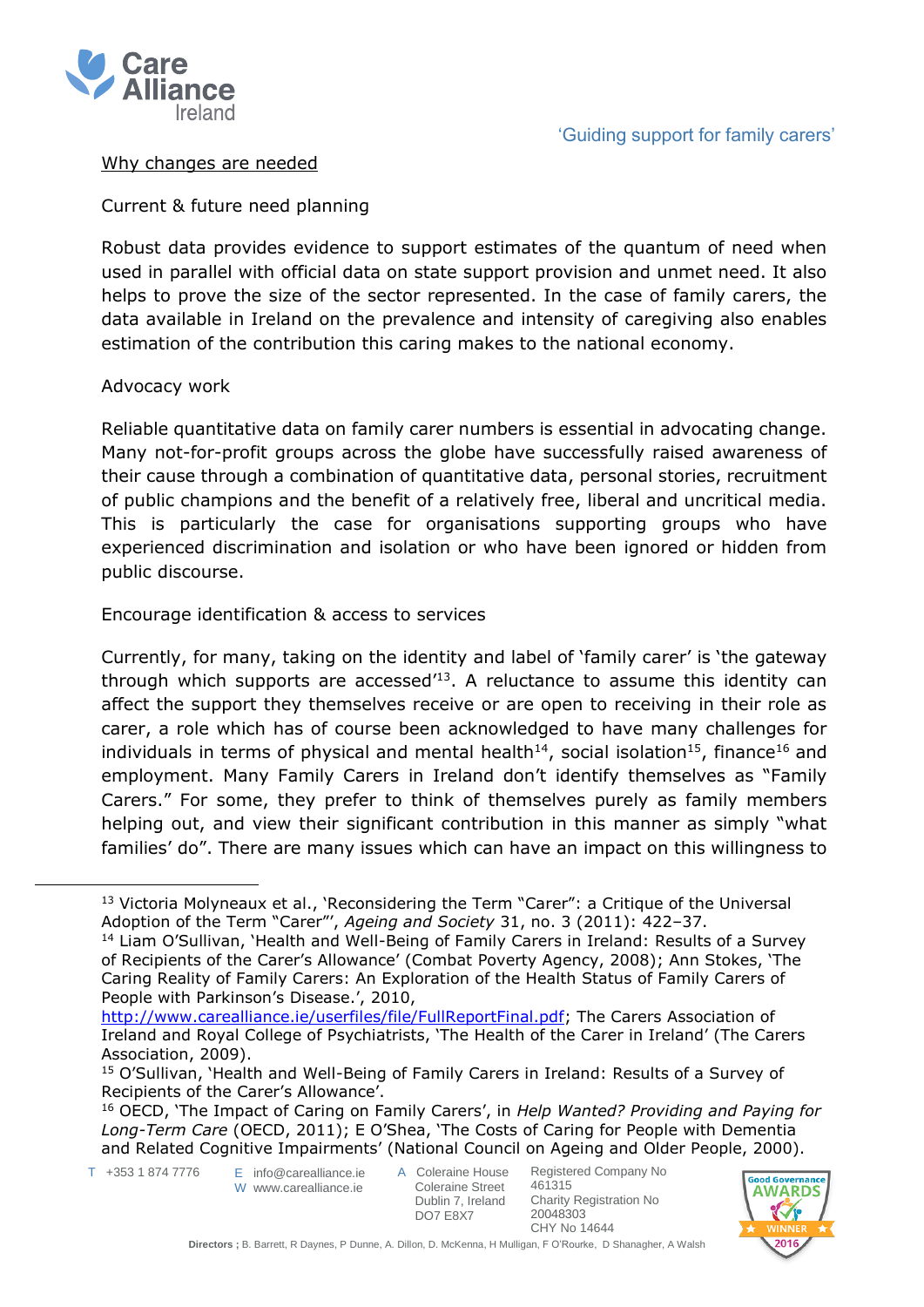

self-identify, but it is possible that clear definitions, via national surveys such as the Census of Population may introduce them to the identity of "Family Carer", and consequently to the supports which can assist them in their role.

#### Recommended Wording

In light of the issues highlighted above, and consistent with the language used in the UK Census and the Irish Health Survey, Care Alliance Ireland join with our colleagues in Family Carers Ireland in recommending the wording of question 22 to be changed to:

Q22. Do you look after, or give any help or support to family members, friends, neighbours or others (adults or children) because of either a:

- long-term illness, physical or intellectual disability or mental ill-health
- problems related to old age

Do not include anything you do as part of your paid employment.

- Yes  $\Box$
- No  $\Box$

If Yes, for approximately how many hours of care do you provide each week. (Please note care provided on a 24 hour basis, 7 days a week equates to 168 hours).

hours per week

#### Addendum

As an addendum, we would like to offer for consideration a recommendation that more information be sought regarding who Ireland's Family Carers are caring for. This would include a sub-question with two parts as follows;



DO7 E8X7

20048303 CHY No 14644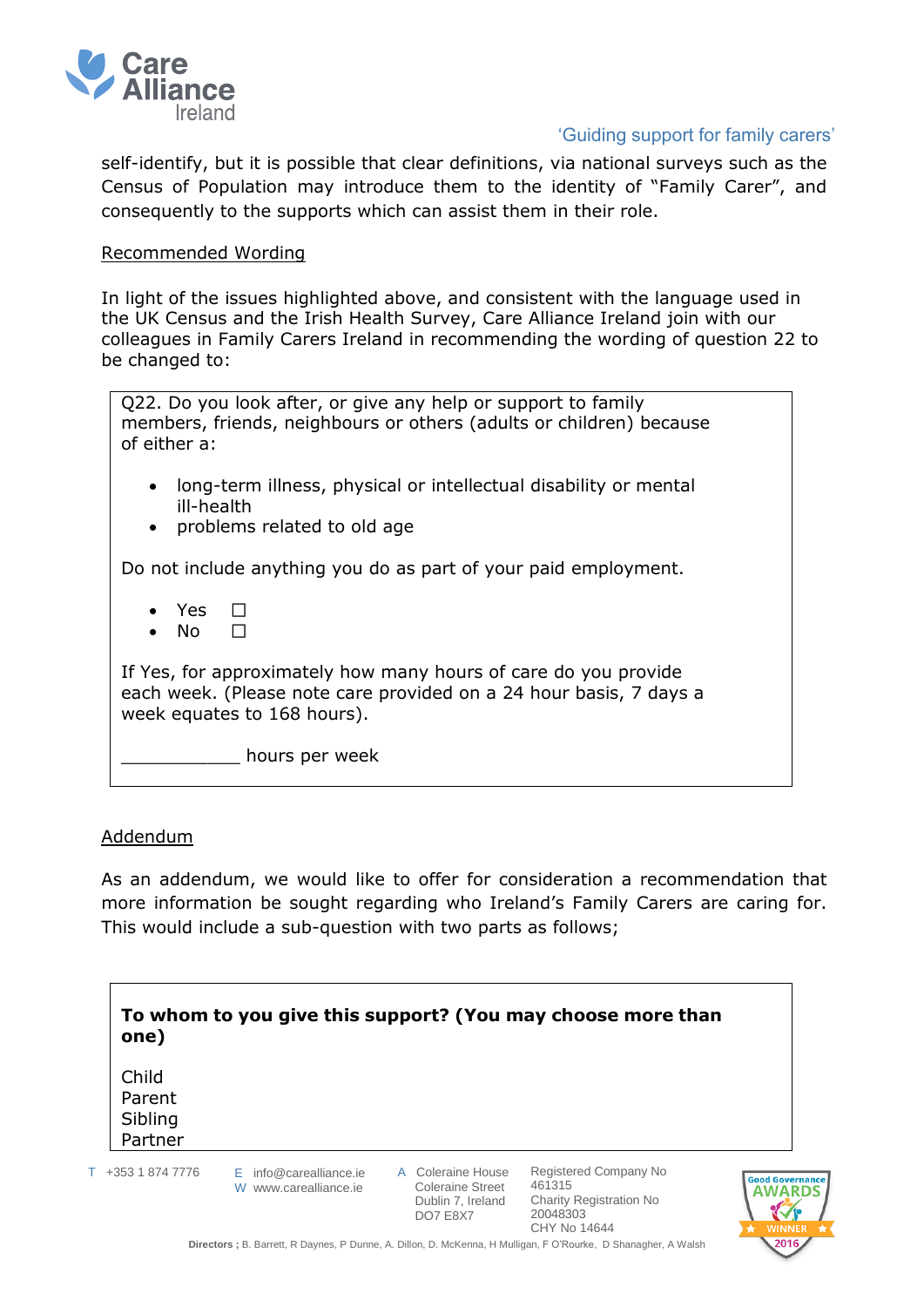

Other relative Neighbour/friend

## **Why does this person require this support? (You may choose more than one)**

Physical disability Intellectual disability/autism Other cognitive impairment (E.g. dementia) Mental ill health Long-term illness Problems related to old-age

This additional information would be useful to build upon the basic information regarding the supports needed for Family Carers, to ensure that the correct supports are in place. Whilst the broad needs of Family Carers are similar regardless of the person they provide care to, those caring for a spouse will encounter some significantly different support needs than a parent caring for a child with a disability, or a parent with a cognitive impairment. Having robust data regarding these issues, and in particular the specific quantum of need, will allow government departments, health and social care services and not-for-profit groups to plan and deliver their supports and commitments under national policy such as the National Carers Strategy<sup>17</sup>.

#### Conclusion

It is clear that there is a need to reword Q22 of the Irish census of population, regarding the quantum of family caring in Ireland. This submission has outlined why this is necessary, with reference to current Irish national statistics, and to comparable statistics internationally. A new wording of Q22 is suggested, along with a possible addendum to further expand the level of data collected to bolster the practical application of this data.

<sup>17</sup> Department of Health, 'The National Carers' Strategy' (Department of Health, 2012).

T +353 1 874 7776

 $\overline{a}$ 

E info@carealliance.ie W www.carealliance.ie

A Coleraine House Coleraine Street Dublin 7, Ireland DO7 E8X7